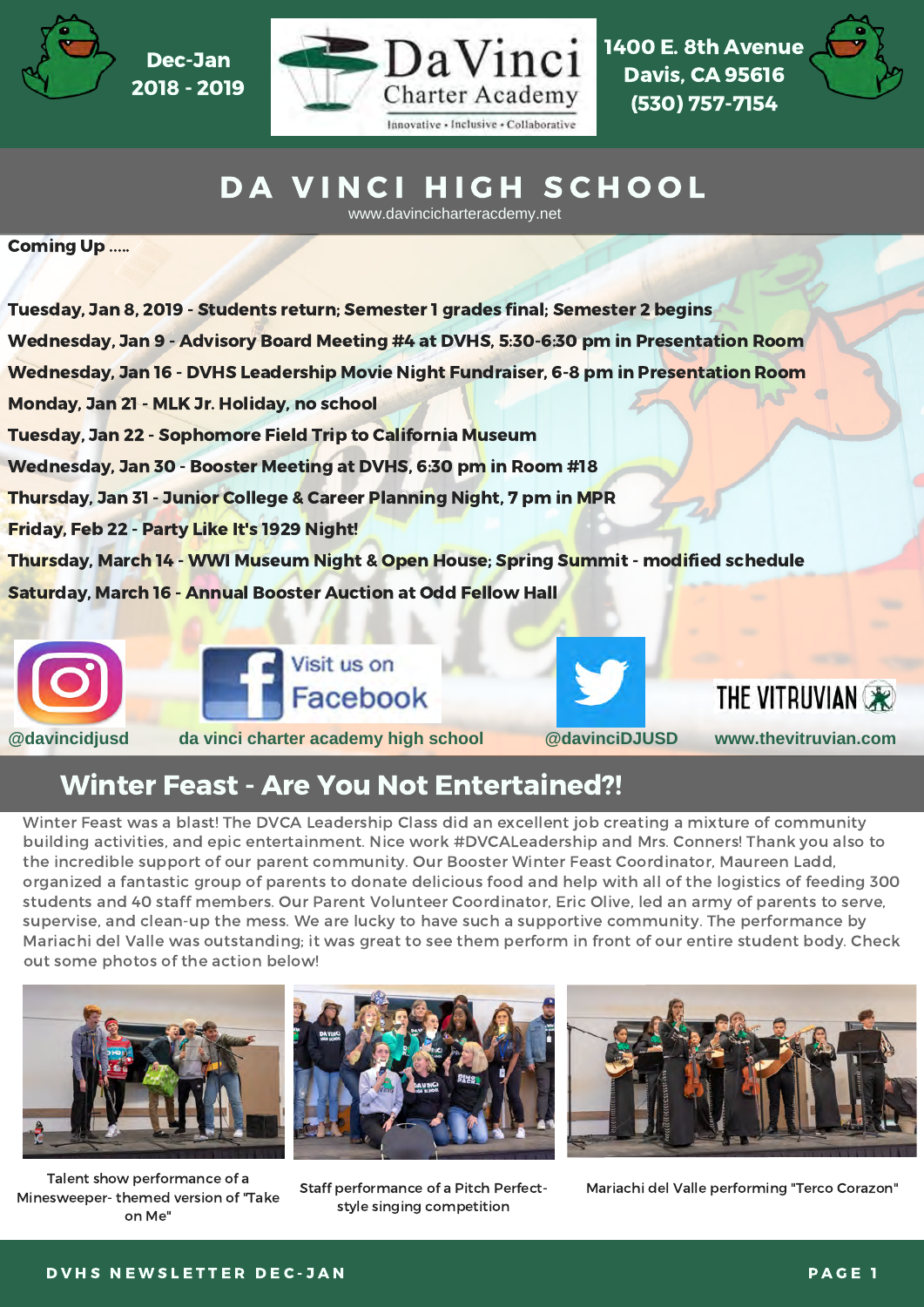# Professional Development - Authenticity!

 Despite the significant logistical challenges, our entire 7-12 Da Vinci Charter Academy Staff commits to doing charter-wide professional development each school year, This year, our staff met each Wednesday morning for five consecutive weeks to dive into the concept of "authenticity" in our curriculum. It was a productive endeavor, as we spent time thinking about how to make project context more authentic, how to authentically involve adult partners, and how to authentically connect to students passions and interests. This work culminated with over sixty community members coming to campus to provide feedback directly to teachers on their new or revised projects.  Thank you to all the parents that joined us for this exciting event.

 One of the most promising outcomes of this work is the development of a Community Connections Database for our staff to effectively integrate adults and professionals into all aspects of projects, not just as panelists, Our staff knows that linking student learning to the experiences and knowledge of the Davis community is a rich and untapped resource and we are dedicated to improving in this area as we continue to evolve and grow. If you or someone you know is interested in joining our Community Connections Database please sign up by clicking HERE or by going to the "Community" section of our website and clicking on "Become a DVCA Contact." Once you sign up, our teachers will reach out to discuss ways to support their work.<br>
) Adult Connections



At right, students and parents receive an orientation from Mrs. Nelson and Mr. Millsap before participating in Critical Friends sessions with teachers. At left, one a charts showing avenues for growing adult connections.



## C O U N S E L O R ' S C O R N E R

 Our counseling team is here to support your student with the start of the new semester or with future planning needs. In fact, Program Planning is only two months away! You or your student can easily schedule counseling appointments using our online scheduler at: https://www.myscuta.com/appointment. Check out the notices below for upcoming counseling related events.

- Post-Secondary Night for Juniors is on Thursday, January 31st from 6:30-8pm in the MPR at DVHS. ; Families and students are welcome. It is critical that you attend this event to learn about all of the options that exist after graduation as well as our plan to support you along the way. We look forward to seeing you there! ;
- Think about challenging yourself with a Sac City college class next semester! Classes start on January 19th. See your counselor for an application today! International Relations will be offered at Da Vinci and there are hundreds of options for online classes and classes at Sac City Davis Center. ;

 Seniors: For those of you applying to college, including community college, check out the reminders below. You need to complete this list before the end of the month. ; \*File your FAFSA before March 2, though some colleges have specific deadlines MUCH earlier. ; \*Check that all of your colleges have received official SAT/ACT score reports. ; \*Respond to colleges' request for additional information. ; \*Send CSS Profile (for private colleges) by the required deadline(s). ;

 \*Continue watching for scholarship listings in Naviance; periodically check out scholarship bulletin in the Career Center. ;

 \*Ensure that you create and check portals for EVERY school to which you apply. The portals are how the schools will communicate with you about critical information! ;

 \*For those of you who've applied to private colleges using the Common App, Mrs.Roper and Ms. Strand will submit your mid-year transcripts the week of January 22nd. ;



Nicole Chiamparino-Roper, Counselor



Erika Strand, Counselor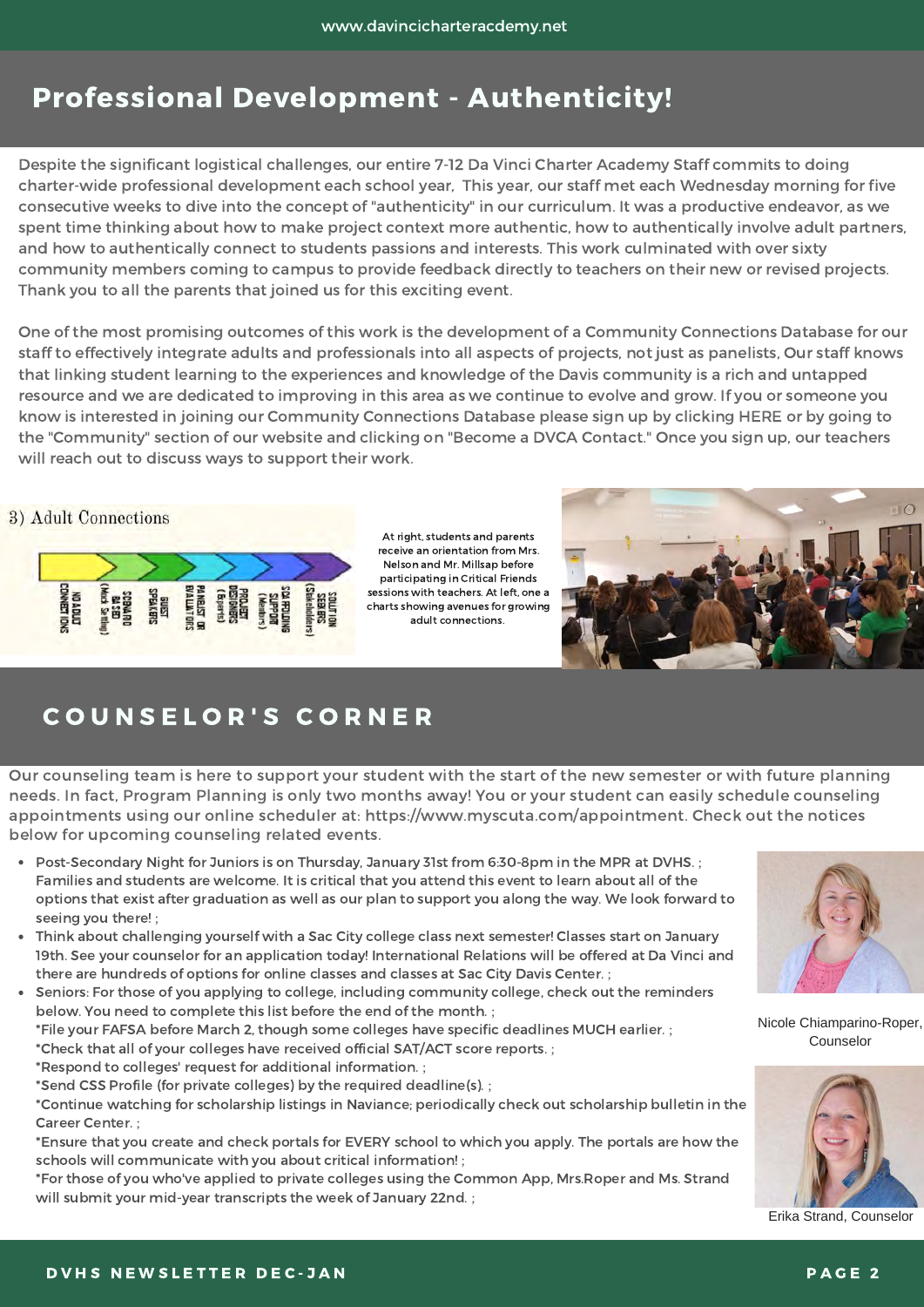# An Evening Celebrating Women in STEM

 For the second year, Da Vinci Charter Academy is hosting an event celebrating women in STEM fields here at our campus on the evening of January, 29 at 6:15 pm in the MPR. This event is sponsored by the American Association of University Women (AAUW) and Explorit Science Center. The event is aimed at upper-elementary and middle school students but some high school students may find relevance as well. Please check out the flyer attached to this email and consider encouraging your student and parent community to attend. There is a program for students to interact directly with highly successful women in STEM fields and a parent program to learn about AAUW's Tech Trek Summer Program, opportunities at Explorit Science Center, and the Da Vinci Program. A flyer with registration details and the list of STEM speakers will follow in mid-January. Questions can be directed to Leslie Rubin at lesliefayrubin@gmail.com.



### Advisory Board Update & Member Spotlight

 The Da Vinci Advisory Board met for the third time in November. We currently have committees working on plans to promote DVCA in three important areas: our presence in the Davis community, exploring facility improvements, and supporting our students' mental health, At our next Advisory Board meeting, we'll certify the DVCA Charter to be sent to DJUSD BoE and to the California Department of Education.

 This edition's Advisory Board Member Spotlight goes to parent member Amy Haug, mother of 7th and 10th grade students at DVCA. Amy appreciates the creative approach to learning at DV, the enthusiastic students and staff, and inclusive atmosphere. She enjoys being part of student projects and finds them creative and thought-provoking. Amy enjoys playing the ukelele, using her 3D printers, and teaching science. She is happy that her family is part of the DV community. Amy, we are happy and fortunate that you are part of the community! Thanks for your work.



 First year Advisory Board Member and 4th year DV Parent, Amy Haug

### Annual Booster Auction - Sat March 16th!!!

 The DVCA Booster's Annual Fundraiser is March 16, 2019. The Boosters Auction Committee is now actively soliciting and accepting donations for this event. Last year's fundraiser collected more than \$22,000 that was used to fund student clubs like robotics and journalism, classroom field trips, and replace laptops. The Boosters were also able to fund video camera equipment, world geography maps, GeoModel shapes, and graphing calculators from the Fund- An-Item proceeds. But they need your support to meet their goal of \$25,000 this year!! The Booster Club is a non- profit 501(c)(3) organization so your donations are tax-deductible. For more information about donating, please contact Monica Skinner (monicammskinner@gmail.com) or Heidi Johnson (bigskyheidi@gmail.com).

#### D V H S N E W SLETTER DEC -JAN PARTICLE TO A NOT THE RELEASED OF A NOT THE RELEASED AND RELEASED AT A NOT THE R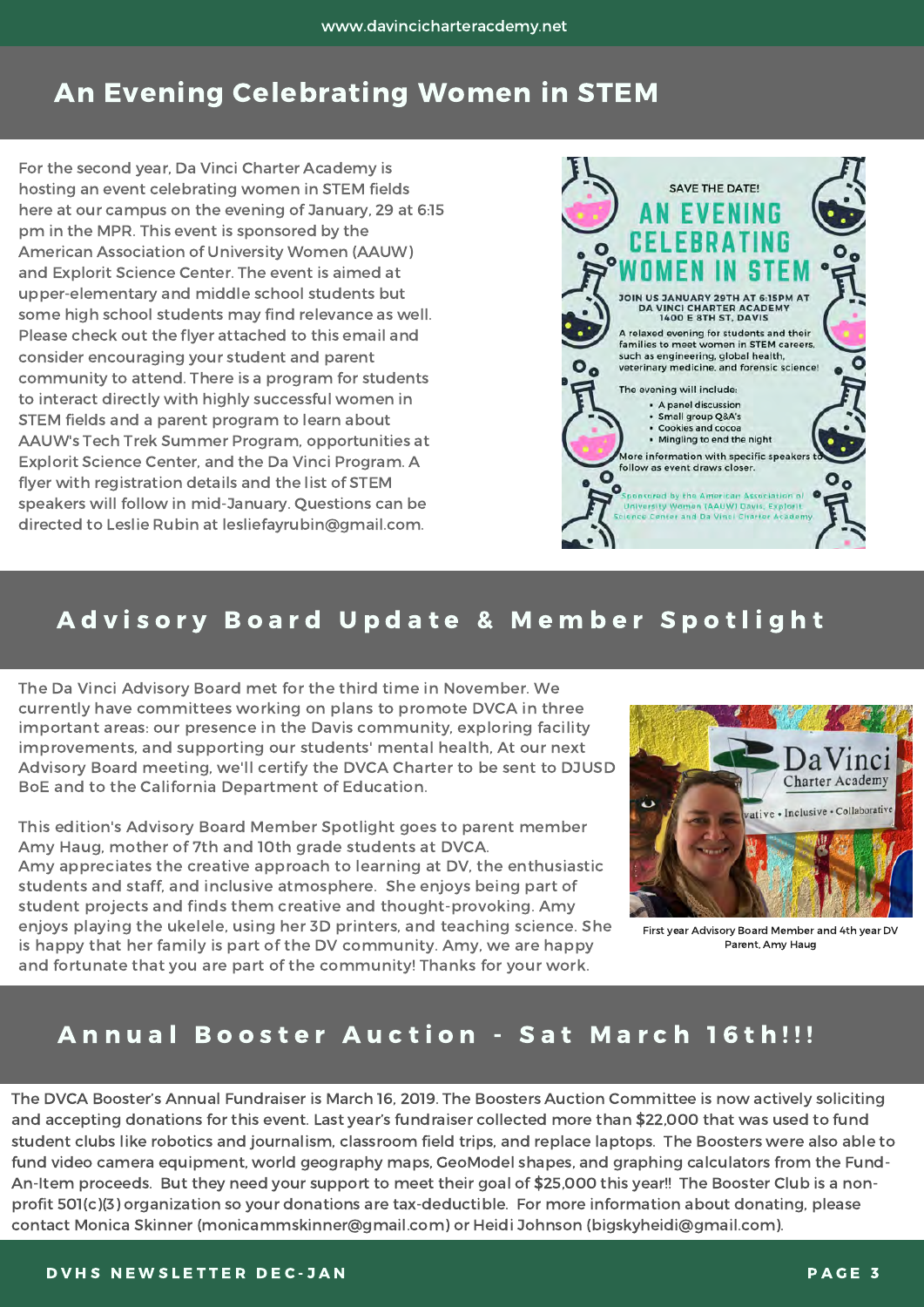# An Update from Nurse Amy on Vaping

 Vaping has been on the rise in junior high and high school students. "Vaping" is a term that refers to the use of any electronic vaporizer, such as e-cigs, vapes, vape pens, Juuls, and e-hookahs. The devices are often mistaken for a flash drive and can plug into a computer USB port. The term vaping can incorrectly lead people to believe that these devices produce harmless water vapor, but in reality, they produce potentially harmful aerosols that are inhaled into the lungs and exhaled into the environment. The added flavorings (e-juice) are made of glycerol and propylene glycol which, generally regarded as safe for ingestion, when heated can break down into toxic compounds such as formaldehyde. Although some devices contain only e-juice flavoring, such as cherry or buttered popcorn, the liquid is often a  medium for inhaled nicotine and/or cannabis. One Juul cartridge (about the size of a dime) contains the same amount of nicotine as a pack of cigarettes or about 60 mg of nicotine per ml of liquid.



 Other brands of e-cigs can contain up to 720 mg of nicotine, an amount that is twelve times higher than the oral lethal dose for children (P.J. Lein, UC Davis). The Centers for Disease Control and Prevention provides information on vaping, including Talk with Your Teen About E-cigarettes: A Tip Sheet for Parents. If your student has a health concern, please contact Nurse Amy at 530-746-0905. Office hours: Tuesday - Friday 10:30-2:30.

### B r e a k f a s t P r o g r a m - A S u c c e s s !

 Last year, the Board of Education supported the idea of providing a breakfast program (in addition to a lunch program) for DVHS students. After experimenting with different menu items and time slots, we settled on providing breakfast burritos, breakfast sandwiches, muffins, and cereal during a morning snack break. I'm pleased to report that this has been incredibly successful with approximately 25-30 students accessing meals at school. We appreciate the district support on this issue and we want to sustain its success. To that end, I'd like to encourage you to remind your student to access meals at school and remind you that you can add money to your student's account by going to "Pay My Child's Meal Balance" in the "Family Quick Links" section of the DVHS website. You can also apply for free/reduced lunch by completing and submitting a paper form for the National School Lunch Program in the DVHS school office.

## Attendance Update- 3.5% below expectations

 As a dependent charter school, DVCA has the opportunity to design our program and make commitments about the type of community we want to be. A key element of our school culture and academic success is our commitment to positive attendance for every student. Our charter stipulates the importance of attendance in the following way: "In addition to adhering to CA Ed. Code, DJUSD Board of Education Policies, and DJUSD Administrative Regulations for attendance, DVCA places a high value on positive attendance due to the interdependence created in the learning environment – the collaborative process cannot be effectively modeled, taught, and supported without a consistent connection to the classroom setting. DVCA's stated goal of an annual attendance rate of 96% or better illustrates this community expectation for students and families." As of December, our attendance rate sits at 92.5% for grades 10-**12, which is not good enough.** With this in mind, we encourage you to support your student's attendance by only excusing absences per admissable by Ed Code and communicating promptly with our office. In some cases, Independent Study may be appropriate and you can inquire with Debbie Martin in our office.<br>D V H S N E W S L E T T E R D E C - J A N P A G E 4